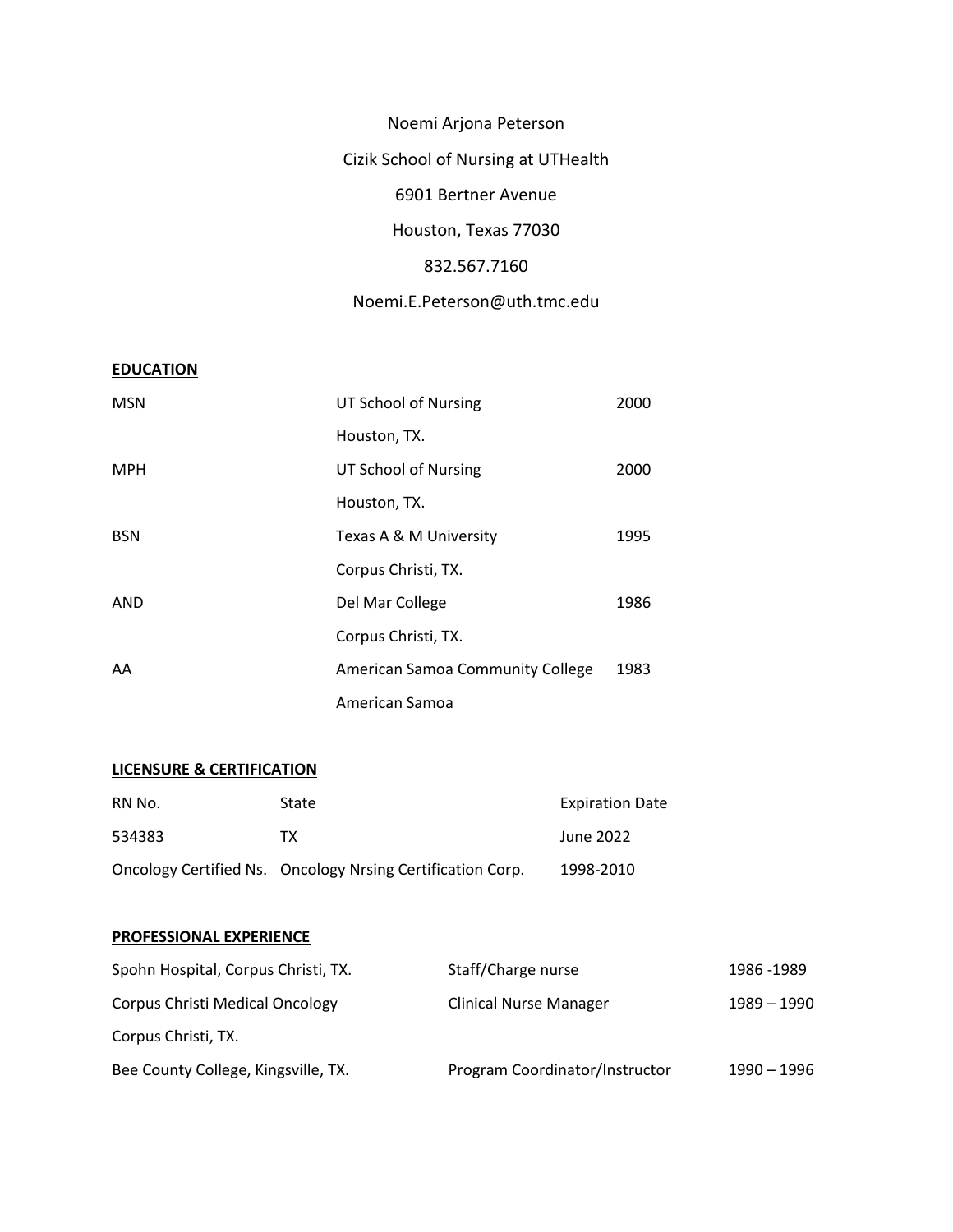| University of Texas M. D. Anderson Cancer                        | <b>Research Nurse</b>                | 1996 - 1999    |
|------------------------------------------------------------------|--------------------------------------|----------------|
| Houston, TX.                                                     |                                      |                |
| Oncology Education Services / ONS                                | <b>Oncology Education Consultant</b> | $1999 - 2005$  |
| Austin, TX.                                                      |                                      |                |
| Health and Wellness Counseling                                   | <b>Private Practice</b>              | 2000 - Present |
| Houston, TX.                                                     |                                      |                |
| University of Texas M. D. Anderson Cancer Ctr. Research Nurse II |                                      | 2007 - 2009    |
| Houston, TX.                                                     |                                      |                |
| Cizik School of Nursing at UTHealth                              | Clinical Instructor                  | 2009 - Present |
| Houston, TX.                                                     | Community/Public Health              |                |
| Cizik School of Nursing at UTHealth                              | Power of Nursing Facilitator         | 2017 - Present |
| Houston, TX.                                                     |                                      |                |
| University of St. Thomas, Houston, TX.                           | Mind/Body Relaxation Facilitator     | 2018 - 2020    |
| <b>HONORS &amp; AWARD</b>                                        |                                      |                |
| Award                                                            | Awarding Organization                | Date           |
| Professional Nurse Traineeship Award                             | University of Texas HSC Houston      | 1996           |
| Mary Mazzaway Memorial Scholarship Award                         | <b>Oncology Nursing Society</b>      | 1998           |

## **PUBLICATIONS**

Peer Reviewed Publications

Frenkel M, Cohen L, Peterson N, Palmer JL, Swint K, Bruera E. (2010). Integrative Medicine Consultation Services in a Comprehensive Cancer Center. Integrative

CancerTherapies. Vol. 9(3):276-83

Frenkel M, Lev Ari S, Engebretson J, Peterson N, Maimon J Cohen L, Kacen L. (2011).

Activism among Exceptional Patients with Cancer. Supportive Care in Cancer. Vol.19(8):1125-32.

Engebretson J, Peterson N, Frenkel M. (2013). Exceptional Patients: Narratives of Connections. Palliative and Supportive Care. Vol.12(4):269-276.

Frenkel M, Engebretson J, Gross S, Peterson N, Popper Giveon A, Sapire K, Hermoni D.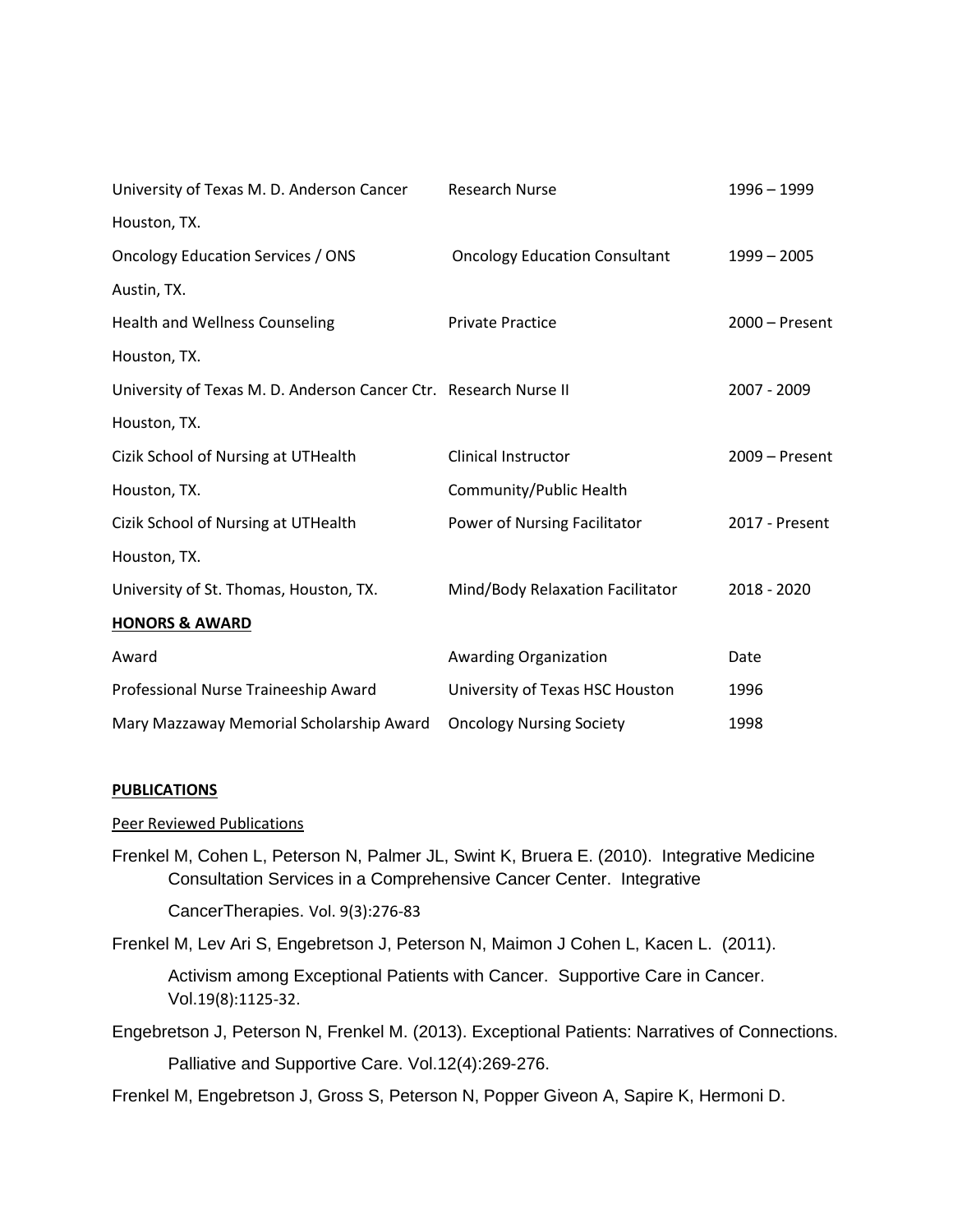(2016). Exceptional Patients and Communication in Cancer Care – Are we missing another survival Factor? Support Cancer Care. Vol.24(10):4249-55

#### Non Peer Reviewed Publications

Thorpe D., Arjona Peterson N., Hughes M., Scheetz J. (1998). *Strategies for Pain Management: Nonpharmacologic Approaches to Cancer Pain Management*. Roxane Laboratories, Inc

#### **PRESENTATIONS**

International

- Peterson N. (03/2002). Sanando Nuestras Vidas: an experiential two-day seminar. Panama City, Panama.
- Peterson N. (06/2008). La Sexualidad y el Paciente con Cancer. XVIII Congreso Internacional de Enfermeria Oncologica , 6/18 – 6/21. National Cancer Institute of Mexico, Campeche, Mexico. Invited.
- Peterson, N. (09/2008). Sintomas Agudos y el "Toque Sanador". VII Congreso Peruano de Dolor, 9/24-25. Peruvian Association for the Study of Pain. Lima, Peru. Invited.
- Peterson N. (09/2008). Eticas Y Bioeticas en el Cuidado del Paciente con Cancer. VI Jornada de Enfermeria Oncologica, 9/26-27. National Cancer Institute of Colombia, Bogota, Colombia. Invited.
- Peterson N. (09/2008). La Sexualidad y el Paciente con Cancer. VI Jornada de Enfermeria Oncologica, 9/26-27. National Cancer Institute of Colombia, Bogota, Colombia. Invited.
- Peterson N. (09/2008). La Medicina Energetica: un Taller Interactivo. VI Jornada de Enfermeria Oncologica, 9/26-27. National Cancer Institute of Colombia, Bogota, Colombia. Invited.

Peterson, N. (09/2008). Terapias Complementarias y Calidad de Vida en Pacientes con Cancer.

VII Congreso Peruano de Dolor, 9/24-25. Peruvian Association for the Study of Pain. Lima, Peru. Invited.

- Peterson, N. (06/2009). Dilemas Eticos en la Practica de la Enfermeria Oncologica. XVIII Congreso Internacional de Enfermeria Oncologica , 6/18 – 6/21. National Cancer Institute of Mexico, Campeche, Mexico. Invited.
- Peterson, N. (02/2011). Terapias Complementarias en el Tratamento de Cancer Gastrico. 8a Reunion Internacional de Enfermeria Oncologica, Mexican National Cancer Institute. Leon, Guanajuato, Mexico. Invited.

Peterson N. (02/2011). Estrategias para el Control de Cancer Cerviocouterino, Experiencia en USA.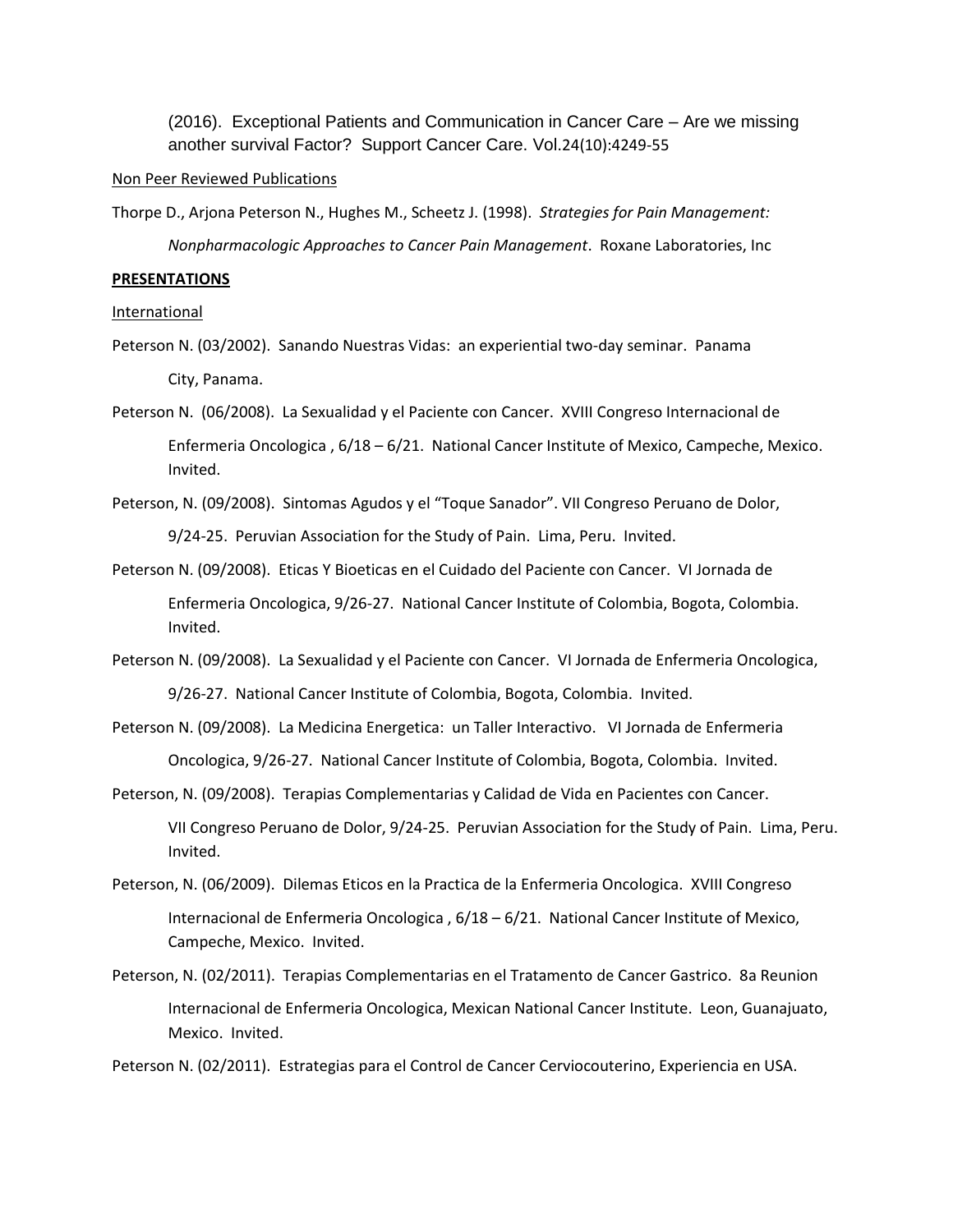8a Reunion Internacional de Enfermeria Oncologica, Mexican National Cancer Institute. Leon, Guanajuato, Mexico. Invited.

#### National

- Johnson & Johnson. (05/2001). Strength for Caring Facilitator Training Program. Cancer Support Center of Lake Charles Memorial Hospital. Lake Charles, LA.
- Johnson & Johnson. (06/2001). Strength for Caring: a comprehensive program for cancer caregivers. Lourdes Hospital, Lafayette, LA.
- Peterson N. (04/2008). Weathering the Storm: it takes more than supplements. Victory in the Valley, Inc. 2008 Camp Victory Women's Weekend. Invited.

Regional/State

Oncology Nurse Educators / Oncology Education Services. (04/2001). Culturally Competent Strategies

for Pain Management: Eliminating Pain in the 21<sup>st</sup> Century. Texas Medical Association. San Antonio, TX.

- Oncology Nurse Educators / Oncology Education Services. (05/2001). Anemia in the Cancer Patient. Burzynski Clinic. Houston. TX.
- Oncology Nurse Educators / Oncology Education Services. (08/2001). Assessment and Management of Cancer Pain. Clear Lake Oncology Nurses. Clear Lake, TX.
- Oncology Nurse Educators / Oncology Education Services. (08/2001). Pain Management Special Considerations in the Elderly Patient. St. Mary's Hospital. Port Arthur, TX.
- Oncology Nurse Educators /Oncology Education Services. (08/2001). Pain Management and the

Substance Dependent Patient. St. St. Joseph Regional Health Center. Clear Lake, TX.

- Oncology Nurse Educators / Oncology Education Services. (06/2001). Managing Cancer Related Fatigue. Cancer Survivor Day Celebration. Central Texas Cancer Center. Bryan, TX.
- Oncology Nurse Educators /Oncology Education Services. (06/2001). Culture and Pain Management. Nurse Oncology Education Program. San Antonio, TX.
- Oncology Nurse Educators / Oncology Education Services. (09/2001). The Use of Complementary Therapies and the Oncology Patient. Nurse Oncology Education Program (NOEP). Kerrville, TX.
- Oncology Nurse Educators / Oncology Education Services. (09/2001). Culture and Pain Management. Nurse Oncology Education Program (NOEP). Kerrville, TX.
- Oncology Nurse Educators / Oncology Education Services. (09/2001). Managing Symptoms of Cancer Therapies. American Cancer Society's Dialogue Support Group. Bryan, TX.
- Oncology Nurse Educators / Oncology Education Services. (12/2001). Pain Management: special considerations in the elderly. Health Management Forum. Beaumont, TX.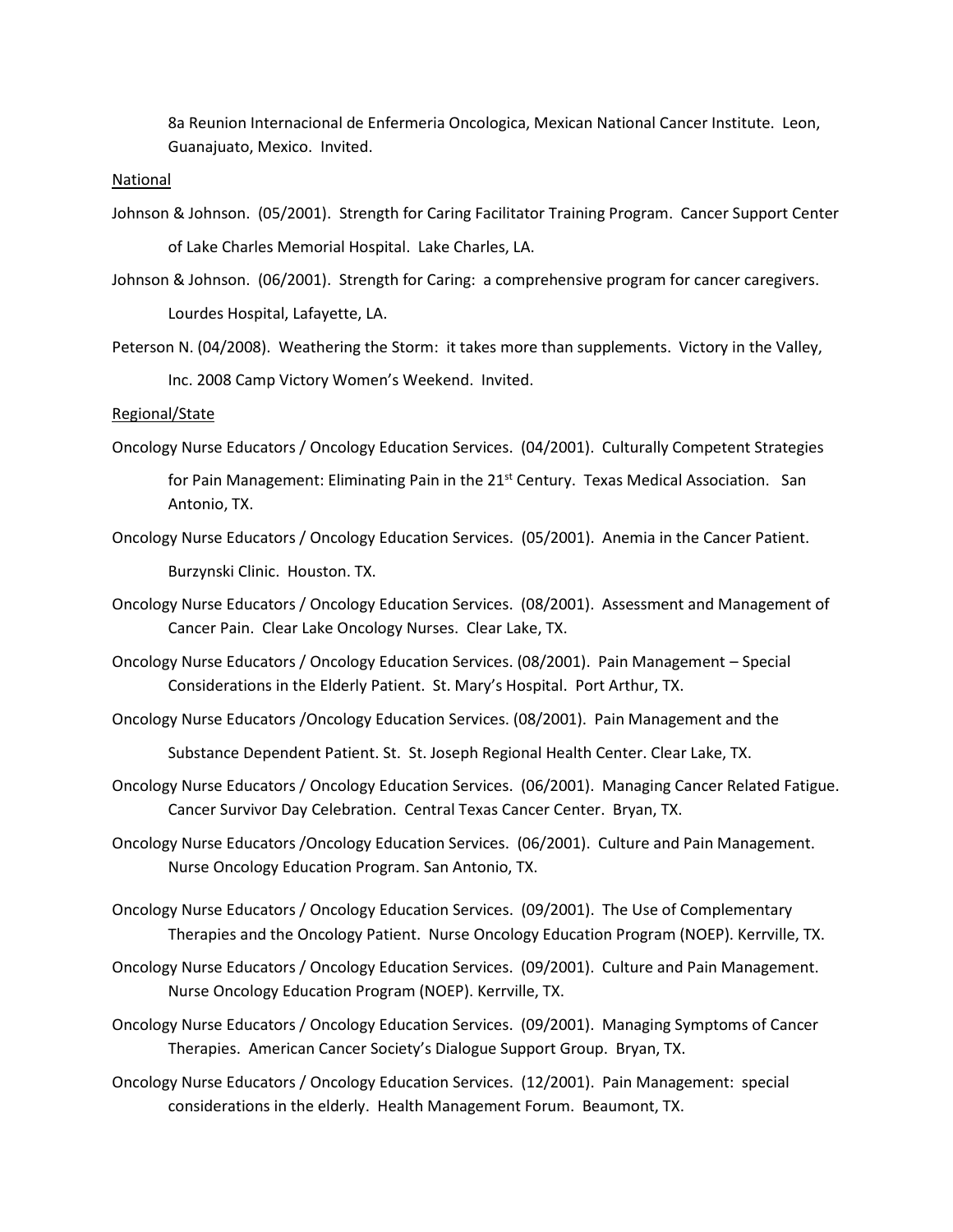- Oncology Nurse Educators / Oncology Education Services. (12/2001). Understanding Cancer Related Fatigue. Beaumont's Chapter of the Oncology Nursing Society. Beaumont, TX.
- Oncology Nurse Educators / Oncology Education Services. (12/2001). Pain Management and the Substance Dependent Patient. Christus ST. Elizabeth Hospital. Beaumont, TX.
- Oncology Nurse Educators / Oncology Education Services. (01/2002). Impact of Culture on Quality of Life at the End of Life. Nurse Oncology Education Program (NOEP). Bryan, TX.
- Oncology Nurse Educators / Oncology Education Services. (02/2002). Impact of Culture on Quality of Life at the End of Life. Nurse Oncology Education Program (NOEP). Corpus Christi, TX
- Oncology Nurse Educators / Oncology Education Services. (09/2001)( Oncology Education Services. (03/2002). Overview of Ovarian Cancer: Diagnosis and Treatment. Deke Slayton Cancer Center, Houston, TX.
- Oncology Nurse Educators / Oncology Education Services. (05/2002). Anemia and Fatigue in the Oncology Patient. Christus St. Elizabeth Hospital, Beaumont, TX. Invited. Johnson & Johnson.
- Johnson & Johnson. (05/2002). Strength for Caring: a comprehensive program for cancer caregivers. Christus St. Elizabeth Hospital, Beaumont, TX. Invited.
- Oncology Nurse Educators / Oncology Education Services. (05/2002). Therapeutic Options for Cancer Pain. Christus St. Elizabeth Hospital, Beaumont, TX.
- Oncology Nurse Educators / Oncology Education Services. (05/2002). Anemia and Fatigue in the Oncology Patient. Twelve Oaks Hospital, Houston, TX.
- Peterson N. (11/2006). Moksha, a Women's Self-Care Retreat. South Padre Island, TX.

Local

- Peterson, N. (06/2001). The Use of Complementary Therapies by Cancer Patients. Oncology Consultants. Houston, TX.
- Oncology Nurse Educators / Oncology Education Services. (08/2001). Assessment and Management of Cancer Pain. ONCol Therapeutics. Houston, TX.
- Oncology Nurse Educators / Oncology Education Services. (09/2001). Symptom Management of Cancer Therapies. U.T. M.D. Anderson Cancer Center, Houston, TX.
- Peterson, N. (09/2001). Introduction to Healing Touch. Philipino Nurses Association. Houston, TX. Invited.
- Johnson & Johnson. (09/2001). Strength for Caring: one-day seminar for caregivers. U.T. M.D. Anderson Cancer Center, Houston, TX.
- Peterson, N. (10/2001). Relaxation and Symptom Relief Through Touch Therapies. Rice University Staff Diabetes Support Group. Houston, TX.
- Oncology Nurse Educators / Oncology Education Services. (11/2001). Pain Management and the Substance Dependent Patient. Memorial Hermann N.W. Hospital. Houston, TX.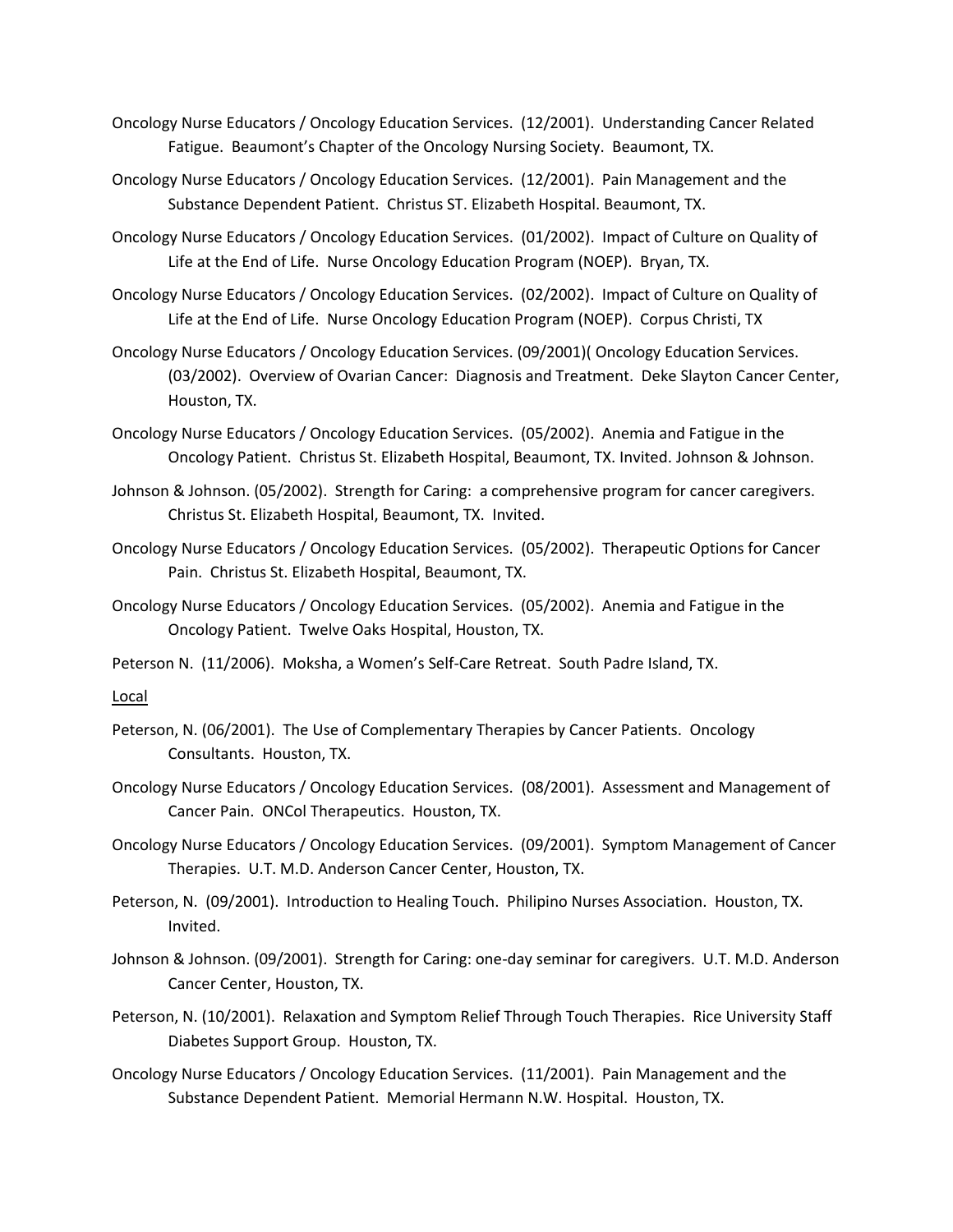- Peterson, N. (01/2002). Healing Touch for Self and Others. Ongoing monthly presentations for patients and caregivers. U.T. M.D. Anderson Cancer Center, Houston, TX.
- Oncology Nurse Educators / Oncology Education Services. (03/2002). Overview of Ovarian Cancer: Diagnosis and Treatment. Burzinski Clinic. Houston, TX.
- Oncology Nurse Educators / Oncology Education Services. (03/2002). Culture and Pain Management. North East Medical Center, Humble, TX. Invited.
- Oncology Nurse Educators / Oncology Education Services. (03/2002). Management of Side Effects of Chemotherapy: a program for patients. U.T. M.D. Anderson Cancer Center, Houston, TX.
- Peterson, N. (10/2006). Symptom Relief for the Brain Tumor Patient: Complementary Approaches. (Spanish ) Methodist Hospital, Houston, TX. Invited.
- Peterson, N. (02/2007). Caregiver Training Workshop. National Brain Tumor Foundation. Methodist Hospital. Houston, TX. Invited.
- Peterson, N. (02/2008). Integrative Medicine Clinic: first 100 patients. U.T. M.D. Anderson Cancer Center, Houston, TX.
- Peterson, N. (07/2008). Bioenergetic Healing, Complementing Medical Care. National Youth Leadership Foundation, Houston, TX. Invited.
- Peterson, N. (02/2009). Brain Tumors: Managing Symptoms at Home. National Brain Tumor Society's Caregivers Training Workshop. Methodist Hospital, Houston, TX. Invited.
- Peterson, N. (04/2009). Healing Touch for Patients and Caregivers. PIKNIK at U.T. M.D. Anderson Cancer Center. Houston, TX.
- Integrative Medicine Dept. (04/2009). Integrative Medicine for Cancer Patients. Diagnostic Imaging Nurses. U.T. M.D. Anderson Cancer Center, Houston, TX.
- Peterson, N. (07/2008). Energy-Based Healing. National Youth Leadership Forum, Houston, TX. Invited.
- Peterson, N. (09/2009). What Else Can I Do? Reducing Symptoms and Improving Quality of Life in Patients Through the Integration of Complementary Therapies. Texas Nurse Practitioners' 21<sup>st</sup> Annual Conference. The Woodlands, TX. Invited.
- Peterson, N. (07/2019). Taking care of Me: Mind/Body Relaxation Tools for Life. Area Health Education Centers Houston East's Community Health Workers graduates. Houston, TX. Invited.
- Peterson, N. (08/2019). Holistic Self-Care for Nursing Students. Cizik School of Nursing Students. Houston, TX.
- Peterson, N. (10/2019). The Genius of Homeopathy, Part 1. Houston Study Chapter of the National Center for Homeopathy. Houston, TX.
- Peterson N. (11/2019). The Genius of Homeopathy, Part 2. Houston Study Chapter of the National Center for Homeopathy. Houston, TX.